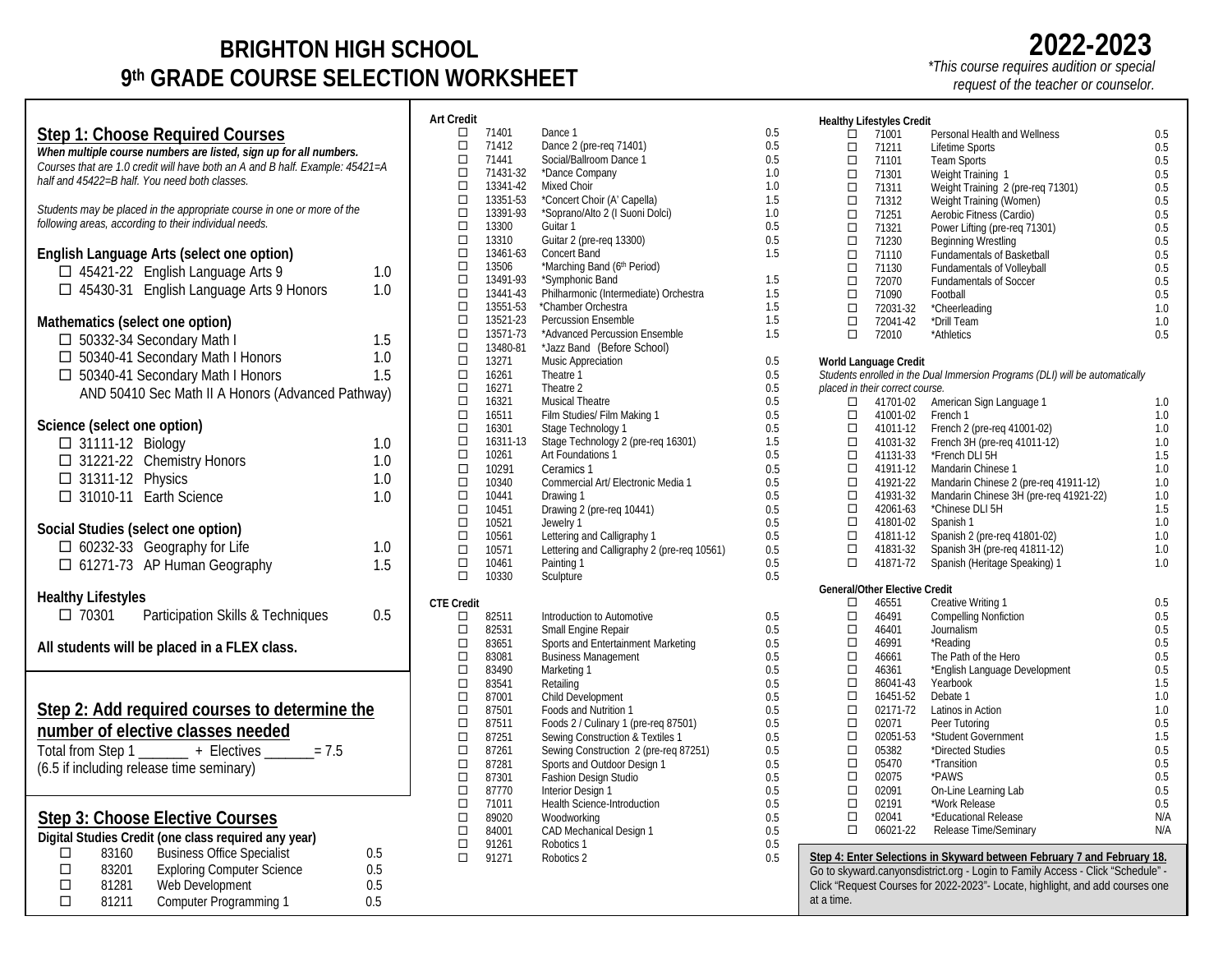# **BRIGHTON HIGH SCHOOL 10th GRADE COURSE SELECTION WORKSHEET**

**Choose Required Courses**

*When multiple course numbers are listed, sign up for all numbers.*

**Choose Elective Courses CTE Credit**

| Courses that are 1.0 credit will have both an A and B half. Example: 45421=A<br>half and 45422=B half. You need both classes. |     | <b>Driver's Education</b>   |                      |                                                                                                  |            |       |
|-------------------------------------------------------------------------------------------------------------------------------|-----|-----------------------------|----------------------|--------------------------------------------------------------------------------------------------|------------|-------|
| Students in Special Education may be placed in the appropriate course in one                                                  |     | $\Box$<br>$\Box$            | 02111<br>02112       | Driver's Ed/College & Careers (16 before 1/15)<br>Driver's Ed/College & Careers (16 before 4/15) | 0.5<br>0.5 |       |
| or more of the following areas, according to their Individualized Education Plan<br>$(EP)$ .                                  |     | $\Box$                      | 02113                | Driver's Ed/College & Careers (16 after 4/15)                                                    | 0.5        |       |
|                                                                                                                               |     | <b>Art Credit</b><br>$\Box$ | 71401                | Dance 1                                                                                          | 0.5        |       |
| English Language Arts (select one option)                                                                                     |     | $\Box$                      | 71412                | Dance 2 (pre-req 71401)                                                                          | 0.5        |       |
| 46011-12 English Language Arts 10                                                                                             | 1.0 | $\Box$                      | 71421-22             | Dance 3 (pre-req 71412)                                                                          | 1.0        |       |
| □ 46021-22 English Language Arts 10 Honors                                                                                    | 1.0 | $\Box$                      | 71441                | Social/Ballroom Dance 1                                                                          | 0.5        |       |
|                                                                                                                               |     | $\Box$                      | 71451                | Social/Ballroom Dance 2 (pre-req 71441)                                                          | 0.5        |       |
|                                                                                                                               |     | $\Box$                      | 71431-32             | *Dance Company                                                                                   | 1.0        |       |
| Mathematics (select one option)                                                                                               |     | $\hfill\square$             | 13341-42             | Mixed Choir                                                                                      | 1.0        |       |
| □ 50351-52 Secondary Math II                                                                                                  | 1.0 | $\Box$                      | 13351-53             | *Concert Choir (A' Capella)                                                                      | 1.5        |       |
| □ 50353-55 Secondary Math II Extended                                                                                         | 1.5 | $\Box$                      | 13391-93             | *Soprano/Alto (I Suoni Dolci)                                                                    | 1.0        |       |
| □ 50361-62 Secondary Math II Honors                                                                                           | 1.0 | $\Box$                      | 13300                | Guitar 1                                                                                         | 0.5        |       |
| Secondary Math II b Honors<br>$\square$ 50421                                                                                 |     | $\Box$                      | 13310                | Guitar 2 (pre-req 13300)                                                                         | 0.5        |       |
| AND 50361-62 Sec Math III Honors (Advanced Pathway) 1.5                                                                       |     | $\Box$                      | 13461-63             | Concert Band                                                                                     | 1.5        |       |
|                                                                                                                               |     | $\Box$                      | 13506                | *Marching Band (6th period)                                                                      |            |       |
| (pre-req 50340-41 & 50410)                                                                                                    |     | $\Box$                      | 13491-93             | *Symphonic Band                                                                                  | 1.5        |       |
|                                                                                                                               |     | $\Box$<br>$\Box$            | 13441-43             | Philharmonic (Intermediate) Orchestra                                                            | 1.5<br>1.5 |       |
| Science (select one option)                                                                                                   |     | $\Box$                      | 13551-53<br>13521-23 | *Chamber Orchestra<br><b>Percussion Ensemble</b>                                                 | 1.5        |       |
| □ 31111-12 Biology                                                                                                            | 1.0 | $\Box$                      | 15371-73             | *Advanced Percussion Ensemble                                                                    | 1.5        |       |
| □ 31121-23 AP Biology (pre-req 31211-12+)                                                                                     | 1.5 | $\Box$                      | 13480-81             | *Jazz Band (Before School)                                                                       |            |       |
|                                                                                                                               | 1.0 | $\Box$                      | 13271                | <b>Music Appreciation</b>                                                                        | 0.5        |       |
| $\Box$ 31211-12 Chemistry                                                                                                     |     | $\Box$                      | 13291-92             | AP Music Theory (pre-req music experience)                                                       | 1.0        |       |
| □ 31221-22 Chemistry Honors                                                                                                   | 1.0 | $\Box$                      | 16261                | Theatre 1                                                                                        | 0.5        |       |
| $\Box$ 31231-33 AP Chemistry (pre-req 31211-12+)                                                                              | 1.5 | $\Box$                      | 16271                | Theatre 2                                                                                        | 0.5        |       |
| $\Box$ 31311-12 Physics                                                                                                       | 1.0 | $\Box$                      | 16281                | Theatre 3 (pre-req 16271)                                                                        | 0.5        | Infor |
| □ 31341-42 Physics Honors                                                                                                     | 1.0 | $\Box$                      | 16291-92             | *Theatre 4                                                                                       | 1.0        |       |
| □ 31321-23 AP Physics 1/2                                                                                                     | 1.5 | $\Box$                      | 16321                | Musical Theatre                                                                                  | 0.5        |       |
| □ 31010-11 Earth Science                                                                                                      | 1.0 | $\Box$                      | 16511                | Film Studies/Film Making 1                                                                       | 0.5        |       |
|                                                                                                                               |     | $\Box$                      | 16301                | Stage Technology 1                                                                               | 0.5        |       |
|                                                                                                                               |     | $\Box$                      | 16311-13             | Stage Technology 2 (pre-req 16301)                                                               | 1.5        |       |
| Social Studies (select one option)                                                                                            |     | $\Box$<br>$\Box$            | 10261                | Art Foundations 1                                                                                | 0.5        |       |
| $\Box$ 61070-71 World History                                                                                                 | 1.0 | $\Box$                      | 10291<br>10301       | Ceramics 1<br>Ceramics 2 (pre-req 10291)                                                         | 0.5<br>0.5 | Scie  |
| □ 61031-33 AP European History                                                                                                | 1.5 | $\Box$                      | 10340                | Commercial Art/Electronic Media                                                                  | 0.5        |       |
| □ 61034-36 *AP European History w/AP Seminar                                                                                  | 1.5 | $\hfill\square$             | 10350                | Commercial Art/E. Media 2 (pre-req 10340)                                                        | $0.5\,$    |       |
|                                                                                                                               | 0.5 | $\Box$                      | 10441                | Drawing 1                                                                                        | 0.5        |       |
| AND 02251 *AP Seminar                                                                                                         |     | $\Box$                      | 10451                | Drawing 2 (pre-req 10441)                                                                        | 0.5        |       |
|                                                                                                                               |     | $\Box$                      | 10521                | Jewelry 1                                                                                        | 0.5        | Soci  |
| Healthy Lifestyles (recommended for 10th Grade)                                                                               |     | $\Box$                      | 10531                | Jewelry 2 (pre-req 10521)                                                                        | 0.5        |       |
| $\Box$ 71201<br>Fitness for Life                                                                                              | 0.5 | $\Box$                      | 10541                | Jewelry 3 (pre-req 10531)                                                                        | 0.5        |       |
| $\Box$ 71001<br>Personal Health and Wellness                                                                                  | 0.5 | $\Box$                      | 10561                | Lettering and Calligraphy 1                                                                      | 0.5        |       |
|                                                                                                                               |     | $\Box$                      | 10571                | Lettering and Calligraphy 2 (pre-req 10561)                                                      | 0.5        |       |
|                                                                                                                               |     | $\Box$                      | 10461                | Painting 1                                                                                       | 0.5        |       |
| Add required courses to determine the number of                                                                               |     | $\Box$                      | 10471                | Painting 2 (pre-req 10461)                                                                       | 0.5        |       |
| electives needed                                                                                                              |     | $\Box$                      | 10330                | Sculpture                                                                                        | 0.5        |       |
| Total required credits $\frac{\ }{}$ + Electives $\frac{\ }{}$ = 7.5                                                          |     |                             |                      |                                                                                                  |            |       |
| (6.5 with Release Time/Seminary)                                                                                              |     |                             |                      |                                                                                                  |            |       |
|                                                                                                                               |     |                             |                      |                                                                                                  |            |       |

| □      | 82511                          | Introduction to Automotive                      | 0.5 |
|--------|--------------------------------|-------------------------------------------------|-----|
| □      | 82531                          | Small Engine Repair                             | 0.5 |
| □      | 82681-82                       | ASE Chassis MLR (pre-req 82511)                 | 1.0 |
| □      | 83001                          | Accounting 1                                    | 0.5 |
| □      | 83061                          | <b>Business Law</b>                             | 0.5 |
| □      | 83081                          | <b>Business Management</b>                      | 0.5 |
| □      | 83651                          | Sports and Entertainment Marketing              | 0.5 |
| □      | 83490                          | Marketing 1                                     | 0.5 |
| □      | 83541                          | Retailing                                       | 0.5 |
| □      | 87001                          | Child Development                               | 0.5 |
| □      | 87501                          | Foods and Nutrition 1                           | 0.5 |
| □      | 87511                          | Foods 2 / Culinary 1 (pre-req 87501)            | 0.5 |
| □      | 87251                          | Sewing Construction & Textiles 1                | 0.5 |
| □      | 87261                          | Sewing Construction 2 (pre-req 87251)           | 0.5 |
| □      | 87281                          | Sports and Outdoor Design 1                     | 0.5 |
| □      | 87321                          | Sports & Outdoor Des. 2 (pre-req 87281)         | 0.5 |
| □      | 87301                          | Fashion Design Studio                           | 0.5 |
| □      | 87770                          | Interior Design 1                               | 0.5 |
| □      | 87781                          | Interior Design 2 (pre-req 87770)               | 0.5 |
| □      | 71011                          | Health Science-Introduction                     | 0.5 |
| $\Box$ | 91201-02                       | Medical Anatomy and Physiology                  | 1.0 |
| $\Box$ | 89020                          | Woodworking                                     | 0.5 |
| $\Box$ | 89023                          | Woodworking/Woodturning                         | 0.5 |
| $\Box$ | 89021-22                       | Woodworking (Acoustic Guitar/Ukulele)           | 1.0 |
| $\Box$ | 89031-32                       | Woods 3 (pre-req 89020+)                        | 1.0 |
| □      | 61311                          | Law Enforcement                                 | 0.5 |
| □      | 84001                          | CAD Mechanical Design 1                         | 0.5 |
| $\Box$ | 91261                          | Robotics 1                                      | 0.5 |
| $\Box$ | 91271                          | Robotics 2                                      | 0.5 |
|        |                                | Information Technology (Digital Studies Credit) |     |
| □      | 83160                          | <b>Business Office Specialist</b>               | 0.5 |
| $\Box$ | 83201                          | <b>Exploring Computer Science</b>               | 0.5 |
| $\Box$ | 81281                          | Web Development                                 | 0.5 |
| □      | 81211                          | Computer Programming 1                          | 0.5 |
| □      | 56111-12                       | Computer Science AB AP                          | 1.0 |
|        | <b>Science Elective Credit</b> |                                                 |     |
| П      | 31411                          | Astronomy                                       | 0.5 |
| □      | 31550                          | Botany                                          | 0.5 |
| П      | 31630-31                       | Zoology                                         | 1.0 |
|        | Social Studies Elective Credit |                                                 |     |
| □      |                                | 61271-73 AP Human Geography                     | 1.5 |
| $\Box$ | 61331                          | Psychology 1                                    | 0.5 |
| $\Box$ | 61341                          | Psychology 2 (pre-req 61331)                    | 0.5 |
| П      | 61351-52                       | AP Psychology                                   | 1.0 |
|        |                                | Continued on the back                           |     |

*\*This course requires audition or special* 

*request of the teacher or your counselor.*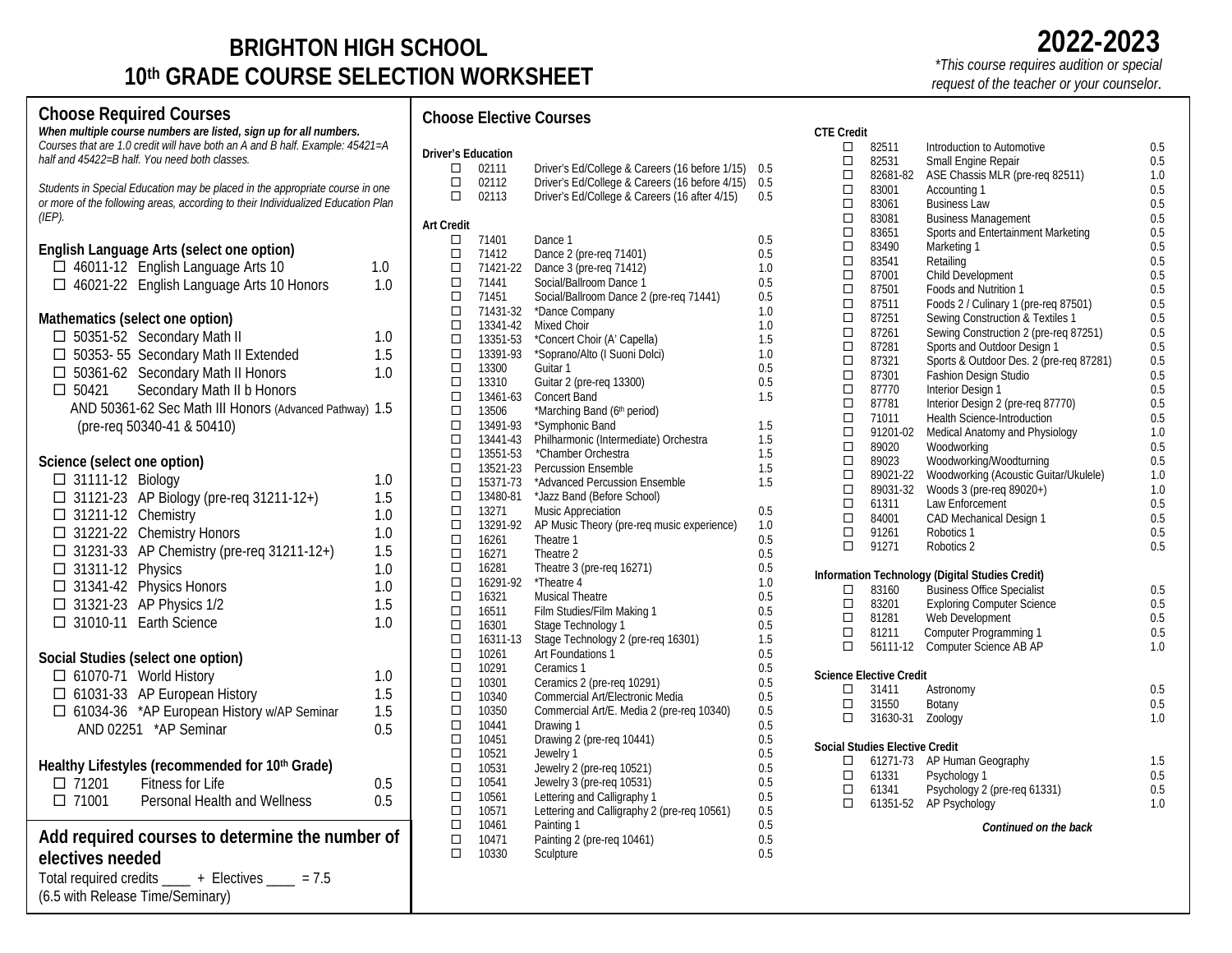#### **Healthy Lifestyles Credit**

| п | 70301    | Participation Skills and Techniques | 0.5 |
|---|----------|-------------------------------------|-----|
| □ | 71211    | Lifetime Sports                     | 0.5 |
| □ | 71101    | <b>Team Sports</b>                  | 0.5 |
| □ | 71301    | Weight Training 1                   | 0.5 |
| □ | 71311    | Weight Training 2 (pre-reg 71301)   | 0.5 |
| □ | 71312    | Weight Training (Women)             | 0.5 |
| □ | 71251    | Aerobic Fitness (Cardio)            | 0.5 |
| □ | 72031-32 | *Cheerleading                       | 1.0 |
| □ | 72041-42 | *Drill Team                         | 1.0 |
| □ | 71321    | Power Lifting (pre-reg 71301)       | 0.5 |
| □ | 71230    | <b>Beginning Wrestling</b>          | 0.5 |
| □ | 72013    | Swim Team Conditioning              | 0.5 |
| □ | 71110    | <b>Fundamentals of Basketball</b>   | 0.5 |
| □ | 71130    | <b>Fundamentals of Volleyball</b>   | 0.5 |
| □ | 72070    | <b>Fundamentals of Soccer</b>       | 0.5 |
| п | 71090    | Football                            | 0.5 |
| П | 72010    | **Athletics                         |     |

#### **World Language Credit**

*Students enrolled in the Dual Immersion Programs (DLI) will be automatically placed in their correct course.*

| □      | 41701-02 | American Sign Language 1                   | 1.0 |
|--------|----------|--------------------------------------------|-----|
| п      | 41711-12 | Am. Sign Language 2 (pre-reg 41701-02)     | 1.0 |
| □      | 41001-02 | French 1                                   | 1.0 |
| $\Box$ | 41011-12 | French 2 (pre-reg 41001-02)                | 1.0 |
| □      | 41031-32 | French 3H (pre-reg 41011-12)               | 1.0 |
| □      | 41121-22 | French 4H (pre-reg 41031-32)               | 1.0 |
| □      | 41041-42 | AP French Lang. & Cult. (pre-req 41121-22) | 1.0 |
| □      | 41141-42 | *French 3116 (DLI Bridge)                  | 1.0 |
| □      | 41911-12 | Mandarin Chinese 1                         | 1.0 |
| □      | 41921-22 | Mandarin Chinese 2 (pre-reg 41911-12)      | 1.0 |
| □      | 41931-32 | Mandarin Chinese 3H (pre-reg 41921-22)     | 1.0 |
| □      | 42221-22 | Mandarin Chinese 4H (pre-req 41931-32)     | 1.0 |
| □      | 42000-01 | AP Chinese (pre-reg 41931-32+ or DLI)      | 1.0 |
| □      | 42071-72 | *Chinese 3116 (DLI Bridge)                 | 1.0 |
| □      | 41801-02 | Spanish 1                                  | 1.0 |
| □      | 41811-12 | Spanish 2 (pre-reg 41801-02)               | 1.0 |
| □      | 41831-32 | Spanish 3H (pre-reg 41811-12)              | 1.0 |
| □      | 41761-62 | Spanish 4H (pre-reg 41831-32)              | 1.0 |
| □      | 41841-43 | AP Spanish Lang & Cult (pre-reg 41831-32)  | 1.5 |
| п      | 41871-72 | Spanish (Heritage Speaking)                | 1.0 |
|        |          |                                            |     |

|        | General/Other Elective Credit |                                        |     |
|--------|-------------------------------|----------------------------------------|-----|
| □      | 46551                         | Creative Writing 1                     | 0.5 |
| □      | 46491                         | <b>Compelling Nonfiction</b>           | 0.5 |
| □      | 46401                         | Journalism                             | 0.5 |
| □      | 46991                         | *Reading                               | 0.5 |
| □      | 46661                         | The Path of the Hero                   | 0.5 |
| □      | 46361                         | *English Language Development          | 0.5 |
| □      |                               | 86041-43 Yearbook                      | 1.5 |
| □      | 61320-21                      | Peer Leadership Team                   | 1.0 |
| □      | 02171-72                      | Latinos in Action                      | 1.0 |
| $\Box$ | 02071                         | Peer Tutoring                          | 0.5 |
| □      | 16451-52                      | Debate 1                               | 1.0 |
| □      | 16461-62                      | Debate 2 (pre-reg 16451-52)            | 1.0 |
| □      | 61360                         | Advanced Psychology/ Sports Psychology | 0.5 |
| $\Box$ | 61401                         | Sociology 1                            | 0.5 |
| □      | 02054-55                      | *Student Government                    | 1.0 |
| $\Box$ | 05381                         | *Directed Studies                      | 0.5 |
| □      | 05470                         | *Transition                            | 0.5 |
| □      | 02075                         | *PAWS                                  | 0.5 |
| □      | 02091                         | On-Line Learning Lab                   | 0.5 |
| □      | 02001                         | *Advanced Studies/Research             | 0.5 |
| □      | 02191                         | *Work Release                          | 0.5 |
| □      | 02041                         | *Educational Release                   | N/A |
| □      | 06021-22                      | Release Time/Seminary                  | N/A |

### **Enter course requests in Skyward.**

**Must be completed between February 7 and February 18.**

- Go to skyward.canyonsdistrict.org
- Login to Family Access
- Click "Schedule"
- Click "Request Courses for 2022-2023"
- Locate, highlight, and add courses one at a time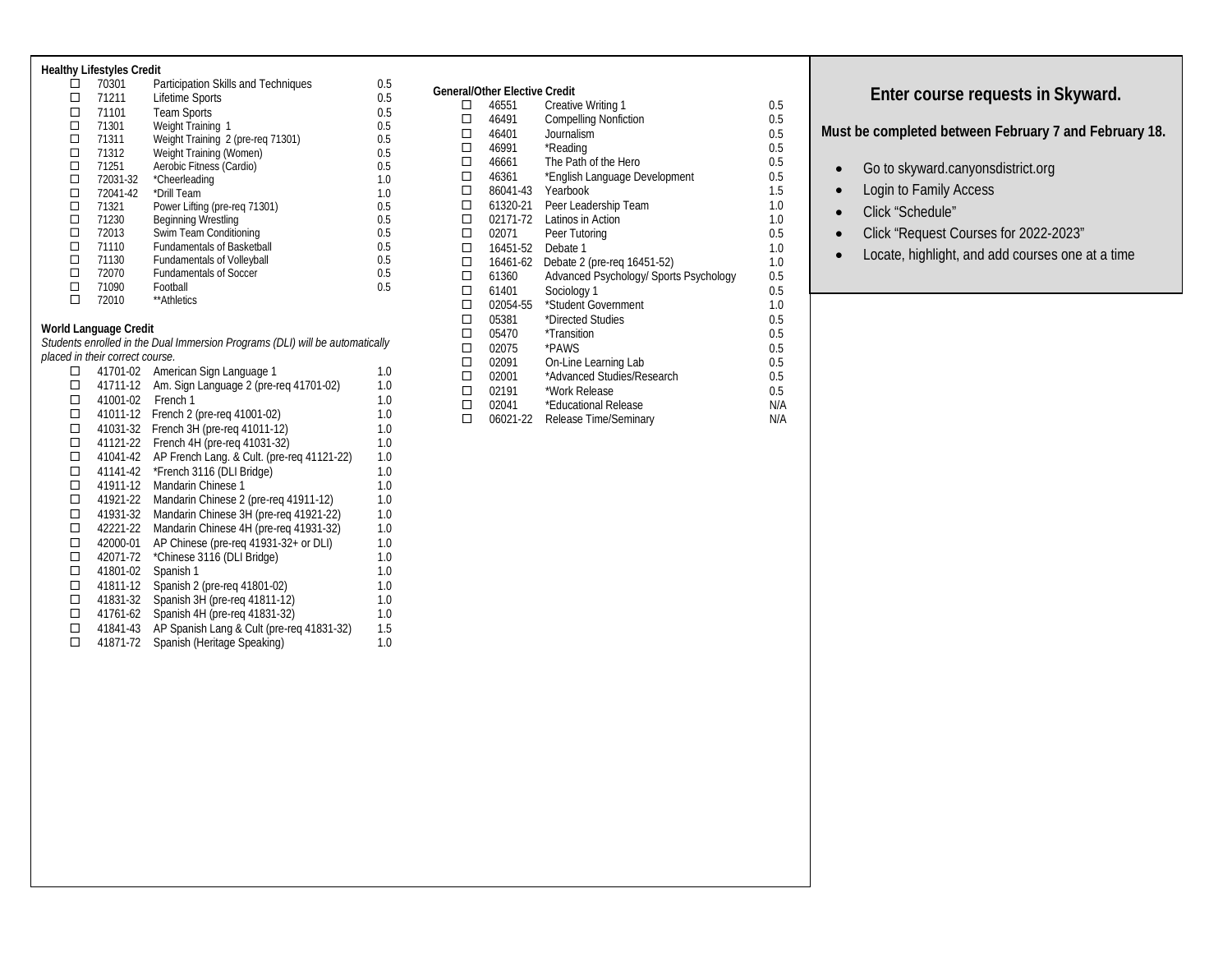# **BRIGHTON HIGH SCHOOL 11th GRADE COURSE SELECTION WORKSHEET**

*\*This course requires audition or special request of the teacher or counselor. \*\*Registration for Concurrent Enrollment (CE) Courses must be completed by May 15, 2022*

| <b>Choose your Required Courses</b>                                              |     |                   |                           | <b>Choose your Elective Courses</b>                    |            |                   |                |                                                     |            |
|----------------------------------------------------------------------------------|-----|-------------------|---------------------------|--------------------------------------------------------|------------|-------------------|----------------|-----------------------------------------------------|------------|
| When multiple course numbers are listed, sign up for all numbers. Courses that   |     |                   | <b>Financial Literacy</b> |                                                        |            |                   |                |                                                     |            |
| are 1.0 credit will have both an A and B half. Example: 45421=A half and 45422=B |     | $\Box$            | 22000                     | <b>Financial Literacy</b>                              | 0.5        | $\Box$            |                | 10281-83 AP Art History                             | 1.5        |
| half. You need both classes.                                                     |     | $\Box$            |                           | 22101-02 Personal and Family Finance                   | 1.0        | $\Box$            |                | 10141-43 AP Studio Art: Drawing (pre-req 10441/61)  | 1.5        |
|                                                                                  |     |                   |                           |                                                        |            | $\Box$            |                | 10511-13 AP Studio Art: Photo (pre-reg 86070/10340) | 1.5        |
| Students may be placed in the appropriate course in one or more of the following |     | <b>Art Credit</b> |                           |                                                        |            | $\Box$            | 10121-23       | AP Studio Art: 3D Design (pre-req 10301+)           | 1.5        |
| areas, according to their individual needs.                                      |     | $\Box$            | 71401                     | Dance 1                                                | 0.5        | $\Box$            |                | 10514-16 AP Studio Art: Comm. Art (pre-req 10340+)  | 1.5        |
|                                                                                  |     | $\Box$            | 71412                     | Dance 2 (pre-reg 71401)                                | 0.5        | $\Box$            | 86070          | Commercial Photography                              | 0.5        |
| English Language Arts (select one)                                               |     | $\Box$            |                           | 71421-22 Dance 3 (pre-reg 71412)                       | 1.0        | $\Box$            | 86666          | ** ART 1020 Drawing 1 CE                            | 0.5        |
| □ 46111-12 English Language Arts 11                                              | 1.0 | $\Box$            | 71441                     | Social/Ballroom Dance 1                                | 0.5        | $\Box$            | 10770          | ** ART 1050 Intro to Photography CE                 | 0.5        |
| □ 46310-12 AP English Language & Composition                                     | 1.5 | □                 | 71451                     | Social/Ballroom Dance 2 (pre-req 71441)                | 0.5        |                   |                |                                                     |            |
|                                                                                  |     | $\Box$            |                           | 71431-32 *Dance Company                                | 1.0        | <b>CTE Credit</b> |                |                                                     |            |
| Mathematics (select one)                                                         |     | $\Box$            |                           | 13341-42 Mixed Choir                                   | 1.0        | $\Box$            | 82511          | Introduction to Automotive                          | 0.5        |
| □ 50371-72 Secondary Math III                                                    | 1.0 | $\Box$            |                           | 13351-53 *Concert Choir (A' Capella)                   | 1.5        | $\Box$            | 82531          | Small Engine Repair                                 | 0.5        |
| □ 50373-75 Secondary Math III Extended                                           | 1.5 | □<br>$\Box$       |                           | 13391-93 *Soprano Alto (I Suoni Dolci)                 | 1.0        | $\Box$            | 82681-82       | ASE Chassis MLR (pre-req 82511)                     | 1.0        |
|                                                                                  |     | $\Box$            | 13300                     | 13360-62 *Choir Vocal Ensemble (Madrigals)<br>Guitar 1 | 1.0<br>0.5 | $\Box$            | 82671-73       | ** AUTO 1010 CE (pre-reg 82681-82)                  | 1.5        |
| □ 50381-82 Secondary Math III Honors                                             | 1.0 | □                 | 13310                     | Guitar 2 (pre-req 13300)                               | 0.5        | $\Box$            | 83001          | Accounting 1                                        | 0.5        |
| □ 51351-53 AP Calculus AB (pre-req 50381-82)                                     | 1.5 | $\Box$            |                           | 13461-63 Concert Band                                  | 1.5        | $\Box$            | 83061          | <b>Business Law</b>                                 | 0.5<br>0.5 |
| □ 51361-63 AP Calculus BC (pre-req 50381-82)                                     | 1.5 | $\Box$            | 13506                     | *Marching Band (6th Period)                            |            | $\Box$<br>$\Box$  | 83081          | <b>Business Management</b>                          |            |
| □ 51401-02 AP Statistics (pre-req 50371-72)                                      | 1.0 | $\Box$            |                           | 13491-93 *Symphonic Band                               | 1.5        | $\Box$            | 83651<br>83490 | Sports and Entertainment Marketing<br>Marketing 1   | 0.5<br>0.5 |
| □ 51251-52 *Modern Math                                                          | 1.0 | $\Box$            |                           | 13441-43 Philharmonic (Intermediate) Orchestra         | 1.5        | $\Box$            | 83541          | Retailing                                           | 0.5        |
|                                                                                  |     | $\Box$            |                           | 13551-53 *Chamber Orchestra                            | 1.5        | $\Box$            | 57061          | **BUS 1010 Intro to Business CE                     | 0.5        |
| Science (select one)                                                             |     | $\Box$            |                           | 13521-23 Percussion Ensemble                           | 1.5        | $\Box$            | 87001          | Child Development                                   | 0.5        |
| $\Box$ 31111-12 Biology                                                          | 1.0 | $\Box$            |                           | 15371-73 *Advanced Percussion Ensemble                 | 1.5        | $\Box$            | 87051          | Early Childhood Education 1 (pre-req 87001)         | 0.5        |
| □ 31121-23 AP Biology (pre-req 31211-12)                                         | 1.5 | $\Box$            | 13480                     | *Jazz Band (Before School)                             |            | $\Box$            | 96201          | ** EDU 1010 Orientation to Education CE             | 0.5        |
| $\Box$ 31211-12 Chemistry                                                        | 1.0 | $\Box$            | 13271                     | <b>Music Appreciation</b>                              | 0.5        | $\Box$            | 96211          | ** EDU 1020 Orientation to Higher Education CE 0.5  |            |
| □ 31221-22 Chemistry Honors                                                      | 1.0 | $\Box$            |                           | 13291-92 AP Music Theory (pre-req music experience)    | 1.0        | $\Box$            | 87501          | Foods and Nutrition 1                               | 0.5        |
| $\Box$ 31231-33 AP Chemistry (pre-req 31211-12+)                                 | 1.5 | $\Box$            | 16261                     | Theatre 1                                              | 0.5        | $\Box$            | 87511          | Culinary 1 (pre-reg 87501)                          | 0.5        |
|                                                                                  |     | $\Box$            | 16271                     | Theatre 2                                              | 0.5        | $\Box$            | 87251          | Sewing Construction & Textiles 1                    | 0.5        |
| $\Box$ 31311-12 Physics                                                          | 1.0 | $\Box$            | 16281                     | Theatre 3 (pre-req 16271)                              | 0.5        | $\Box$            | 87261          | Sewing Construction 2 (pre-req 87251)               | 0.5        |
| □ 31341-42 Physics H (50381-82 req)                                              | 1.0 | $\Box$            |                           | 16291-92 *Theatre 4                                    | 1.0        | $\Box$            | 87281          | Sports and Outdoor Design 1                         | 0.5        |
| □ 31321-23 AP Physics 1 and 2 (50361-62 req)                                     | 1.0 | $\Box$            | 16321                     | <b>Musical Theatre</b>                                 | 0.5        | $\Box$            | 87321          | Sports & Out. Prod. Des. 2 (pre-req 87281)          | 0.5        |
| $\Box$ 31010-11 Earth Science                                                    | 1.0 | $\Box$            | 16511                     | Film Studies/ Film Making                              | 0.5        | $\Box$            | 87301          | Fashion Design Studio                               | 0.5        |
| $\Box$ 31411<br>Astronomy                                                        | 0.5 | $\Box$            | 16301                     | Stage Technology 1                                     | 0.5        | $\Box$            | 87770          | Interior Design 1                                   | 0.5        |
| $\Box$ 31550<br>Botany                                                           | 0.5 | $\Box$            |                           | 16311-13 Stage Technology 2 (pre-reg 16311)            | 1.5        | $\Box$            | 87781          | Interior Design 2 (pre-req 87770)                   | 0.5        |
| □ 31601-02 Wildlife Biology (pre-req 31111-12)                                   | 1.0 | $\Box$            | 10261                     | Art Foundations 1                                      | 0.5        | $\Box$            | 87531-32       | Culinary 2/**CHEF 1110 CE (pre-req 87511)           | 1.0        |
| $\square$ 31630-31<br>Zoology                                                    | 1.0 | $\Box$            | 10291                     | Ceramics 1                                             | 0.5        | $\Box$            | 87551-52       | Baking and Pastry (pre-req 87511)                   | 1.0        |
| ** CHEM 1010 Chemistry CE<br>$\Box$ 32301                                        | 0.5 | □                 | 10301                     | Ceramics 2 (pre-req 10291)                             | 0.5        | $\Box$            | 99211          | ** CHEF 2520- Nutrition CE                          | 0.5        |
|                                                                                  |     | $\Box$            | 10311                     | Ceramics 3 (pre-req 10301)                             | $0.5\,$    | $\Box$            | 97281          | **INTD 1010 Introduction to Interior Design CE      | 0.5        |
| Social Studies (select at least 1.0 credit)                                      |     | $\Box$            | 10321                     | Ceramics 4 (pre-reg 10311)                             | $0.5\,$    | $\Box$            | 71011          | Health Science-Introduction                         | 0.5        |
|                                                                                  | 1.0 | $\Box$            | 10340<br>10350            | Commercial Art/ Electronic Media                       | 0.5        | $\Box$            | 72061-62       | <b>Exercise Science/Sports Medicine</b>             | 1.0        |
| □ 61111-12 U.S. History                                                          |     | $\Box$<br>$\Box$  | 10441                     | Commercial Art 2 (pre-req 10340)                       | 0.5<br>0.5 | $\Box$            | 91201-02       | Med. Anatomy & Phys. (pre-req 31111-12)             | 1.0        |
| □ 61131-33 AP U.S. History                                                       | 1.5 | $\Box$            | 10451                     | Drawing 1<br>Drawing 2 (pre-reg 10441)                 | 0.5        | $\Box$            | 97257          | ** MA 1100 Medical Terminology CE                   | 0.5        |
| □ 64031-32 ** HISTORY 1700 CE                                                    | 1.0 | $\Box$            | 10521                     | Jewelry 1                                              | 0.5        | $\Box$            | 89020          | Woodworking                                         | 0.5        |
|                                                                                  |     | $\Box$            | 10531                     | Jewelry 2 (pre-req 10521)                              | 0.5        | $\Box$            | 89023          | Woodworking/Woodturning                             | 0.5        |
| All students will be placed in a FLEX class.                                     |     | $\Box$            | 10541                     | Jewelry 3 (pre-reg 10531)                              | 0.5        | $\Box$<br>$\Box$  | 89021-22       | Woodworking (Acoustic Guitar/Ukulele)               | 1.0        |
|                                                                                  |     | $\Box$            | 10561                     | Lettering and Calligraphy 1                            | 0.5        |                   | 89031-32       | Woods 3 (pre-req 89020+)                            | 1.0        |
|                                                                                  |     | $\Box$            | 10571                     | Lettering and Calligraphy 2 (pre-req 10561)            | 0.5        | $\Box$<br>$\Box$  | 61311<br>84001 | Law Enforcement                                     | 0.5<br>0.5 |
|                                                                                  |     | $\Box$            | 10461                     | Painting 1                                             | 0.5        | $\Box$            | 91261          | CAD Mechanical Design 1<br>Robotics 1               | 0.5        |
| Add required courses to determine electives needed                               |     | $\Box$            | 10471                     | Painting 2 (pre-reg 10461)                             | 0.5        | $\Box$            | 91271          | Robotics 2                                          | 0.5        |
| Total required credits _____ + Electives ____ = 7.5                              |     | $\Box$            | 10330                     | Sculpture                                              | 0.5        | $\Box$            | 02120          | Related Work-Based Learning (Internship)            | 0.5        |
| (6.5 with Release Time/Seminary)                                                 |     |                   |                           |                                                        |            |                   |                |                                                     |            |
|                                                                                  |     |                   |                           |                                                        |            |                   |                | Continued on the back                               |            |
|                                                                                  |     |                   |                           |                                                        |            |                   |                |                                                     |            |

**2022-2023**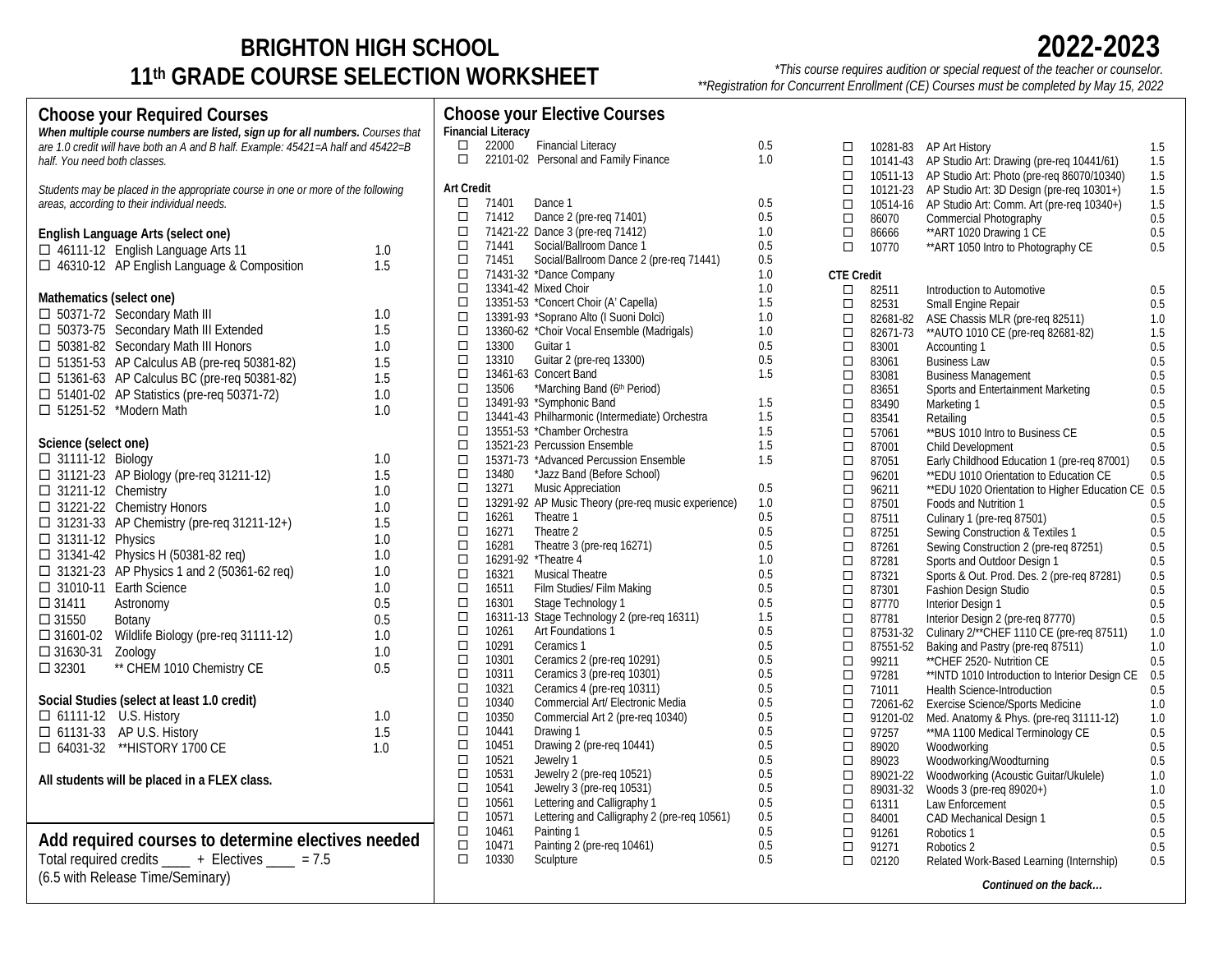|        |                                  | Information Technology/Digital Studies       |     |
|--------|----------------------------------|----------------------------------------------|-----|
| п      | 83160                            | <b>Business Office Specialist</b>            | 0.5 |
| □      | 83201                            | <b>Exploring Computer Science 1</b>          | 0.5 |
| □      | 81281                            | Web Development                              | 0.5 |
| $\Box$ | 83091                            | <b>Digital Business Applications</b>         | 0.5 |
| $\Box$ | 81211                            | Computer Programming 1                       | 0.5 |
| п      | 81461-62                         | AP Computer Science                          | 1.0 |
|        |                                  |                                              |     |
|        | <b>Healthy Lifestyles Credit</b> |                                              |     |
| п      | 70301                            | Participation Skills and Techniques          | 0.5 |
| п      | 71201                            | Fitness for Life                             | 0.5 |
| □      | 71001                            | Personal Health and Wellness                 | 0.5 |
| □      | 71211                            | Lifetime Sports                              | 0.5 |
| $\Box$ | 71101                            | <b>Team Sports</b>                           | 0.5 |
| $\Box$ | 71301                            | Weight Training 1                            | 0.5 |
| $\Box$ | 71311                            | Weight Training 2 (pre-req 71301)            | 0.5 |
| $\Box$ | 71312                            | Weight Training (Women)                      | 0.5 |
| $\Box$ | 71251                            | Aerobic Fitness (Cardio)                     | 0.5 |
| $\Box$ | 72031-32                         | *Cheerleading                                | 1.0 |
| $\Box$ | 72041-42                         | *Drill Team                                  | 1.0 |
| $\Box$ | 71321                            | Power Lifting (All Athletes) (pre-req 71301) | 0.5 |
| $\Box$ | 71230                            | Beginning Wrestling                          | 0.5 |
| $\Box$ | 72013                            | Swim Team Conditioning                       | 0.5 |
| $\Box$ | 71111                            | Fundamentals of Basketball                   | 0.5 |
| $\Box$ | 71130                            | <b>Fundamentals of Volleyball</b>            | 0.5 |
| □      | 72070                            | <b>Fundamentals of Soccer</b>                | 0.5 |
| $\Box$ | 71091                            | Football                                     | 0.5 |
| П      | 72010                            | *Athletics                                   |     |

#### **Social Studies Elective Credit**

| □                    | 61271-73 | AP Human Geography                 | 1.5 |  |
|----------------------|----------|------------------------------------|-----|--|
| □                    | 61031-33 | AP European History                | 1.5 |  |
| □                    | 61281    | U.S. Government and Citizenship    | 0.5 |  |
| □                    | 61240-41 | AP Government & Politics: American | 1.0 |  |
| □                    | 61331    | Psychology 1                       | 0.5 |  |
| п                    | 61341    | Psychology 2 (pre-reg 61331)       | 0.5 |  |
| □                    | 61351-52 | AP Psychology                      | 1.0 |  |
| п                    | 61401    | Sociology 1                        | 0.5 |  |
|                      |          |                                    |     |  |
| rld I anguago Crodit |          |                                    |     |  |

#### **World Language Credit**

| п      | 41701-02 | American Sign Language 1                   | 1.0 |
|--------|----------|--------------------------------------------|-----|
| П      | 41711-12 | Am. Sign Language 2 (pre-reg 41701-02)     | 1.0 |
| п      | 41721    | Am. Sign Language 3 (pre-reg 41711-12)     | 0.5 |
| □      | 41001-02 | French 1                                   | 1.0 |
| п      | 41011-12 | French 2 (pre-reg 41001-02)                | 1.0 |
| $\Box$ | 41031-32 | French 3H (pre-reg 41011-12)               | 1.0 |
| п      | 41121-22 | French 4H (pre-reg 41031-32)               | 1.0 |
| п      | 41041-42 | AP French Lang. & Cult. (pre-reg 41031-32) | 1.0 |
| п      | 41141-42 | *French 3116 (pre-reg AP $3+$ )            | 1.0 |
| □      | 41911-12 | Mandarin Chinese 1                         | 1.0 |
| п      | 41921-22 | Mandarin Chinese 2 (pre-req 41911-12)      | 1.0 |
| П      | 41931-32 | Mandarin Chinese 3H (pre-req 41921-22)     | 1.0 |
| п      | 42221-22 | Mandarin Chinese 4H (pre-reg 41931-32)     | 1.0 |
| □      | 42000-01 | AP Chinese (pre-req 42231-32+ or DLI)      | 1.0 |
| □      | 42071-72 | $^{\star}$ Chinese 3116 (pre-reg AP 3+)    | 1.0 |
| п      | 41801-02 | Spanish 1                                  | 1.0 |
| п      | 41811-12 | Spanish 2 (pre-reg 41801-02)               | 1.0 |
| п      | 41831-32 | Spanish 3H (pre-reg 41811-12)              | 1.0 |
| □      | 41761-62 | Spanish 4H (pre-reg 41831-32)              | 1.0 |
| п      | 41841-43 | AP Spanish Language (pre-reg 41831-32)     | 1.5 |
|        | 41871-72 | Spanish (Heritage Speaking)                | 1.0 |
|        |          |                                            |     |

|        | General/Other Elective Credit |                                         |     |
|--------|-------------------------------|-----------------------------------------|-----|
| п      | 46551                         | Creative Writing 1                      | 0.5 |
| □      | 46561                         | Creative Writing 2 (pre-reg 46551)      | 0.5 |
| $\Box$ | 46491                         | <b>Compelling Nonfiction</b>            | 0.5 |
| $\Box$ | 46401                         | Journalism                              | 0.5 |
| $\Box$ | 46571                         | Literary Staff Magazine (pre-req 46551) | 0.5 |
| $\Box$ | 47011                         | Literature and Film                     | 0.5 |
| $\Box$ | 46991                         | *Reading                                | 0.5 |
| $\Box$ | 46661                         | The Path of the Hero                    | 0.5 |
| $\Box$ | 46361                         | *English Language Development           | 0.5 |
| $\Box$ | 02111                         | Driver's Ed/College & Careers (1st tri) | 0.5 |
| $\Box$ | 02112                         | Driver's Ed/College & Careers (2nd tri) | 0.5 |
| $\Box$ | 02113                         | Driver's Ed/College & Careers (3rd tri) | 0.5 |
| $\Box$ | 86041-43                      | Yearbook                                | 1.5 |
| $\Box$ | 61320                         | Peer Leadership Team                    | 1.0 |
| $\Box$ | 02171-72                      | Latinos in Action                       | 1.0 |
| $\Box$ | 02071                         | Peer Tutoring                           | 0.5 |
| $\Box$ | 16451-52                      | Debate 1                                | 1.0 |
| $\Box$ | 16461-62                      | Debate 2 (pre-req 16451-52)             | 1.0 |
| $\Box$ | 16471-72                      | Debate 3 (pre-reg 16461-62)             | 1.0 |
| $\Box$ | 61360                         | Advanced Psychology/ Sports Psychology  | 0.5 |
| $\Box$ | 02054-55                      | *Student Government                     | 1.0 |
| $\Box$ | 05381                         | *Directed Studies                       | 0.5 |
| $\Box$ | 05470                         | *Transition                             | 0.5 |
| $\Box$ | 02075                         | *PAWS                                   | 0.5 |
| $\Box$ | 02091                         | On-Line Learning Lab                    | 0.5 |
| $\Box$ | 02001                         | *Advanced Studies/Research              | 0.5 |
| $\Box$ | 01521                         | *Aide Counselor                         | 0.5 |
| $\Box$ | 01531                         | *Aide Media                             | 0.5 |
| $\Box$ | 01545                         | *Aide Office                            | 0.5 |
| $\Box$ | 01541                         | *Aide Attendance                        | 0.5 |
| $\Box$ | $00010+$                      | *Aide Teacher                           | 0.5 |
| $\Box$ | 02191                         | *Work Release                           | 0.5 |
| $\Box$ | 02041                         | *Educational Release                    | N/A |
| П      | 06021-22                      | Release Time/Seminary                   | N/A |
|        |                               |                                         |     |

### **Courses at Canyons Technical Education Center**

*Brighton students may participate in programs offered at Canyons Technical Education Center (CTEC). Students apply for programs directly at www.ctec.canyonsdistrict.org.*

- □ Business Leadership / Program Management
- Construction Management
- □ Cosmetology/Barbering
- **Criminal Justice**
- Cybersecurity / Networking
- $\square$  Digital Media / 3D Animation
- Emergency Medical Technician (EMT)
- Engineering Capstone
- Heavy Duty Mechanics / Diesel
- □ Medical Assisting
- **D** Medical Forensics
- □ Medical Innovations Pathway
- □ Nurse Assistant (CNA)
- □ Physical Therapy<br>□ Programming / So
- Programming / Software Development
- □ Welding Technician

### **Enter course requests in Skyward between February 7 and February 18.**

- Go to skyward.canyonsdistrict.org
- Login to Family Access
- Click "Schedule"
- Click "Request Courses for 2022-2023"
- Locate, highlight, and add courses one at a time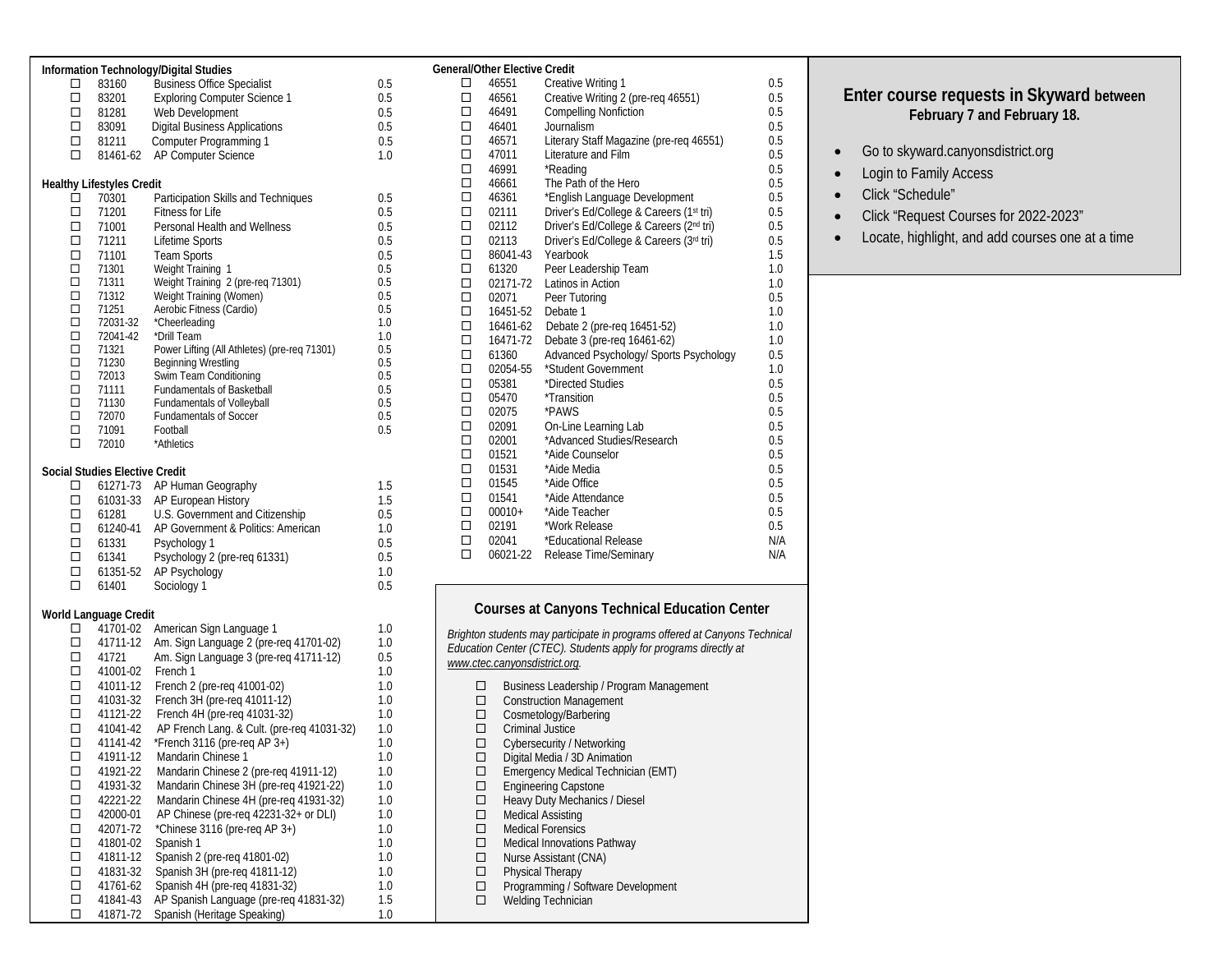# **BRIGHTON HIGH SCHOOL 12th GRADE COURSE SELECTION WORKSHEET**

*\*This course requires audition or special request of the teacher or counselor. \*\*Registration for Concurrent Enrollment (CE) Courses must be completed by May 15, 2022*

#### **Choose your Elective Courses Art Credit**  $\Box$  71401 Dance 1 0.5  $\Box$  71412 Dance 2 (pre-req 71401) 0.5<br> $\Box$  71421-22 Dance 3 (pre-reg 71412) 1.0  $\Box$  71421-22 Dance 3 (pre-req 71412) 1.0<br>  $\Box$  71441 Social/Ballroom Dance 1 0.5 71441 Social/Ballroom Dance 1 0.5  $\Box$  71451 Social/Ballroom Dance 2 (pre-req 71441) 0.5<br> $\Box$  71431-32 \*Dance Company 1.0  $\Box$  71431-32 \*Dance Company<br> $\Box$  13341-42 Mixed Choir  $\Box$  13341-42 Mixed Choir (A' Capella) 1.0<br> $\Box$  13351-53 \*Concert Choir (A' Capella) 1.5  $\Box$  13351-53 \*Concert Choir (A' Capella) 1.5<br> $\Box$  13391-93 \*Soprano Alto (I Suoni Dolci) 1.0  $\Box$  13391-93 \*Soprano Alto (I Suoni Dolci) 1.0<br> $\Box$  13360-62 \*Choir Vocal Ensemble (Madrigals) 1.0  $\Box$  13360-62 \*Choir Vocal Ensemble (Madrigals)<br> $\Box$  13300 Guitar 1  $\Box$  13300 Guitar 1 0.5 13310 Guitar 2 (pre-req 13300) 0.5  $\Box$  13461-63 Concert Band<br> $\Box$  13506 \*Marching Bar  $\Box$  13506 \*Marching Band (6<sup>th</sup> Period)<br> $\Box$  13491-93 Symphonic Band  $\square$  13491-93 Symphonic Band 1.5 (1.5 and 1.5 and 1.5 and 1.5 and 1.5 and 1.5 and 1.5 and 1.5 and 1.5 and 1.5 and 1.5 and 1.5 and 1.5 and 1.5 and 1.5 and 1.5 and 1.5 and 1.5 and 1.5 and 1.5 and 1.5 and 1.5 and 1.5 and 1.5  $\square$  13441-43 Philharmonic (Intermediate) Orchestra 1.5<br> $\square$  13551-53 \*Chamber Orchestra 1.5  $\Box$  13551-53 \*Chamber Orchestra 1.5<br>  $\Box$  13521-23 Percussion Ensemble 1.5  $\Box$  13521-23 Percussion Ensemble<br> $\Box$  15371-73 \*Advanced Percussion  $\Box$  15371-73 \*Advanced Percussion Ensemble 1.5<br>  $\Box$  13480 \* Jazz Band (Before School)  $\Box$  13480 \*Jazz Band (Before School)<br> $\Box$  13271 Music Appreciation  $\Box$  13271 Music Appreciation 0.5<br> $\Box$  13291-92 AP Music Theory (pre-reg music experience) 1.0  $\Box$  13291-92 AP Music Theory (pre-req music experience)<br> $\Box$  16261 Theatre 1.  $\Box$  16261 Theatre 1 0.5<br> $\Box$  16271 Theatre 2 0.5  $\Box$  16271 Theatre 2 0.5<br> $\Box$  16281 Theatre 3 (pre-reg 16271) 0.5  $\Box$  16281 Theatre 3 (pre-req 16271) 0.5<br> $\Box$  16291-92 \*Theatre 4 1.0  $\Box$  16291-92 \*Theatre 4 1.0<br> $\Box$  16321 Musical Theatre 6 1.0  $\Box$  16321 Musical Theatre  $\Box$  16511 Film Studies/Film 16511 Film Studies/ Film Making 1 0.5 16301 Stage Technology 1 0.5  $\Box$  16311-13 Stage Technology 2 (pre-req 16311) 1.5 1.5 10261 Art Foundations 1  $\Box$  10261 Art Foundations 1<br> $\Box$  10291 Ceramics 1 10291 Ceramics 1 0.5  $\Box$  10301 Ceramics 2 (pre-req 10291) 0.5<br> $\Box$  10311 Ceramics 3 (pre-req 10301) 0.5  $\Box$  10311 Ceramics 3 (pre-req 10301) 0.5<br> $\Box$  10321 Ceramics 4 (pre-req 10311) 0.5  $\Box$  10321 Ceramics 4 (pre-req 10311)<br> $\Box$  10340 Commercial Art/ Electronic 1  $\Box$  10340 Commercial Art/ Electronic Media  $\Box$  10350 Commercial Art 2 (pre-reg 10340) 0.5  $\Box$  10350 Commercial Art 2 (pre-req 10340) 0.5<br> $\Box$  10441 Drawing 1 10441 Drawing 1 0.5  $\Box$  10451 Drawing 2 (pre-req 10441)<br> $\Box$  10521 Jewelry 1  $\Box$  10521 Jewelry 1 0.5<br> $\Box$  10531 Jewelry 2 (pre-reg 10521) 0.5  $\Box$  10531 Jewelry 2 (pre-req 10521) 0.5<br> $\Box$  10541 Jewelry 3 (pre-reg 10531) 0.5  $\Box$  10541 Jewelry 3 (pre-req 10531) 0.5<br> $\Box$  10561 Lettering and Calligraphy 1 0.5  $\Box$  10561 Lettering and Calligraphy 1<br> $\Box$  10571 Lettering and Calligraphy 2  $\Box$  10571 Lettering and Calligraphy 2 (pre-req 10561) 0.5<br> $\Box$  10461 Painting 1  $\Box$  10461 Painting 1 0.5 (0.5 minutes) 0.5 (0.5 minutes) 0.5 (0.5 minutes) 0.5 (0.5 minutes) 0.5 (0.5 minutes) 0.5 (0.5 minutes) 0.5 (0.5 minutes) 0.5 (0.5 minutes) 0.5 (0.5 minutes) 0.5 (0.5 minutes) 0.5 minutes) 0.5 (0  $\Box$  10471 Painting 2 (pre-req 10461) 0.5<br>  $\Box$  10330 Sculpture 0.5 Sculpture □ 10281-83 AP Art History 1.5  $\Box$  10141-43 AP Studio Art: Drawing (pre-req 10441/61) 1.5<br> $\Box$  10511-13 AP Studio Art: Photo (pre-reg 86070/10340) 1.5  $\Box$  10511-13 AP Studio Art: Photo (pre-req 86070/10340) 1.5<br> $\Box$  10121-23 AP Studio Art: 3D Design (pre-reg 10301+) 1.5  $\Box$  10121-23 AP Studio Art: 3D Design (pre-req 10301+)<br> $\Box$  10514-16 AP Studio Art: Comm. Art (pre-req 10340+) 10514-16 AP Studio Art: Comm. Art (pre-req 10340+) 1.5  $\Box$  86070 Commercial Photography 0.5<br> $\Box$  86666 \*\*ART 1020 - Drawing 1 CE 0.5  $\square$  86666 \*\*ART 1020 - Drawing 1 CE 0.5<br> $\square$  10770 \*\*ART 1050 - Intro to Photography CE 0.5 \*\* ART 1050 - Intro to Photography CE **CTE Credit**  $\Box$  82511 Introduction to Automotive 0.5 0.5 0.5 0.5  $\square$  82531 Small Engine Repair 0.5 (0.5 Chassis MLR (pre-req 82511) 0.5  $\Box$  82681-82 ASE Chassis MLR (pre-req 82511)<br> $\Box$  82671-73 \*\*AUTO 1010-Maintenance & Repa 82671-73 \*\* AUTO 1010- Maintenance & Repair CE 1.5  $\Box$  83001 Accounting 1 0.5<br> $\Box$  83061 Business Law 0.5  $\Box$  83061 Business Law 0.5<br>  $\Box$  83081 Business Management 0.5  $\Box$  83081 Business Management 0.5<br> $\Box$  83651 Sports and Entertainment Marketing 0.5 Sports and Entertainment Marketing  $\Box$  83490 Marketing 1 0.5<br> $\Box$  83541 Retailing 0.5  $\Box$  83541 Retailing 0.5 (0.5 mm) 0.5 (0.5 mm) 0.5 (0.5 mm) 0.5 (0.5 mm) 0.5 (0.5 mm) 0.5 (0.5 mm) 0.5 (0.5 mm) 0.5 (0.5 mm) 0.5 (0.5 mm) 0.5 (0.5 mm) 0.5 (0.5 mm) 0.5 (0.5 mm) 0.5 (0.5 mm) 0.5 (0.5 mm) 0.5 (0.5 mm) 0.5 (  $\Box$  57061 \*\*BUS 1010 Intro to Business CE 0.5<br> $\Box$  87001 Child Development 0.5 Child Development  $\square$  87051 Early Childhood Education 1 (pre-req 87001) 0.5<br> $\square$  96201 \*\*EDU 1010 Orientation to Education CE 0.5  $\Box$  96201 \*\*EDU 1010 Orientation to Education CE<br>  $\Box$  96211 \*\*EDU 1020 Orientation to Higher Education  $\square$  96211 \*\*EDU 1020 Orientation to Higher Education CE 0.5<br> $\square$  87501 Foods and Nutrition 1 0.5 Foods and Nutrition 1  $\square$  87511 Foods 2/ Culinary 1 (pre-req 87501) 0.5<br> $\square$  87251 Sewing Construction & Textiles 1 0.5  $\Box$  87251 Sewing Construction & Textiles 1 0.5 0.5 0.5 Sewing Construction 2 (pre-rea 87251) 0.5  $\Box$  87261 Sewing Construction 2 (pre-req 87251) 0.5<br> $\Box$  87281 Sports and Outdoor Design 1 0.5 Sports and Outdoor Design 1  $\square$  87321 Sports & Out. Prod. Des. 2 (pre-req 87281) 0.5<br> $\square$  87301 Fashion Desian Studio 0.5  $\Box$  87301 Fashion Design Studio 0.5<br>  $\Box$  87770 Interior Design 1  $\Box$  87770 Interior Design 1 0.5<br>  $\Box$  87781 Interior Design 2 (pre-reg 87770) 0.5 Interior Design 2 (pre-reg 87770)  $\square$  87531-32 Culinary 2 / ČHEF 1110 (pre-req 87511) 1.0<br> $\square$  87551-52 Baking and Pastry (pre-reg 87511) 1.0  $\Box$  87551-52 Baking and Pastry (pre-req 87511) 1.0<br> $\Box$  99211 \*\* CHEF 2520 Nutrition CE 0.5  $\square$  99211 \*\*CHEF 2520 Nutrition CE 0.5 0.5 0.5 0.5 0.5 0.5 0.7 1010 Introduction to Interior Design CE 0.5 97281 \*\*INTD 1010 Introduction to Interior Design CE 0.5 **71011 Health Science-Introduction** 0.5  $\square$  72061-62 Exercise Science/Sports Medicine 1.0<br> $\square$  91201-02 Med. Anatomy & Phys. (pre-reg 31111-12) 1.0  $\square$  91201-02 Med. Anatomy & Phys. (pre-req 31111-12)  $\square$  97257 \*\* MA 1100 Medical Terminology CE  $\square$  97257 \*\*MA 1100 Medical Terminology CE 0.5<br> $\square$  89020 Woodworking 0.5 Woodworking 0.5 89023 Woodworking/Woodturning 0.5  $\Box$  89021-22 Woodworking (Acoustic Guitar/Ukulele)<br> $\Box$  89031-32 Woods 3 (pre-rea 89020+)  $\Box$  89031-32 Woods 3 (pre-req 89020+) 1.0<br>  $\Box$  61311 Law Enforcement 0.5 Law Enforcement 0.5  $\square$  84001 CAD Mechanical Design 1 0.5<br> $\square$  91261 Robotics 1 0.5  $\Box$  91261 Robotics 1 0.5<br> $\Box$  91271 Robotics 2 0.5  $\Box$  91271 Robotics 2 0.5<br> $\Box$  02120 Related Work-Based Learning (Internship) 0.5 Related Work-Based Learning (Internship)  *Continued on the back…* **Choose your Required Courses** *When multiple course numbers are listed, sign up for all numbers. Courses that are 1.0 credit will have both an A and B half. Example: 45421=A half and 45422=B half. You need both classes. Students may be placed in the appropriate course in one or more of the following areas, according to their individual needs.* **English Language Arts (select at least 1.0 credits)**   $\Box$  46211-12 English Language Arts 12 1.0  $\Box$  46310-12 AP English Language & Composition 1.5 □ 46301-03 AP English Literature & Composition 1.5  $\Box$  46304-06 AP English Literature w/AP Research 1.5 AND 02252 AP Research 0.5<br>46551 Creative Writing 1 0.5  $\Box$  46551 Creative Writing 1 0.5<br> $\Box$  46561 Creative Writing 2 (pre-reg 46551) 0.5  $\Box$  46561 Creative Writing 2 (pre-reg 46551)  $\Box$  96002 \*\* ENGL 1010 (pre-req ACT Score) CE  $0.5$  96021 \*\*ENGL 2010 (pre-req 96002) CE 0.5  $\Box$  96031 \*\*HUMA 1100- Humanities CE 0.5 **Mathematics**  $\Box$  51351-53 AP Calculus AB (pre-req 50381-82) 1.5  $\Box$  51361-63 AP Calculus BC (pre-req 50381-82) 1.5  $\Box$  51401-02 AP Statistics (pre-req 50371-72) 1.0  $\Box$  51260-61 College Prep Math  $1.0$  $\Box$  51251-52 \*Modern Math 1.0 96571 \*\*MATH 1030 CE (pre-req ACT score/50371-72) 0.5 96521 \*\*MATH 1040 CE (pre-req ACT score/50371-72) 0.5 96501 \*\*MATH 1050 CE (pre-req ACT score/50371-72) 0.5 96511 \*\*MATH 1060 CE (pre-req 96501) 0.5 **Social Studies (select one option)**  61281 U.S. Government and Citizenship 0.5 61041-42 American Problems 1.0  $\Box$  61240-41 AP Government & Politics: American 1.0 **Financial Literacy (if not taken in 11th grade)** 22000 Financial Literacy 0.5 □ 22101-02 Personal and Family Finance 1.0 **All students will be placed in a FLEX class. Add required courses to determine the number of electives needed**  Total required credits \_\_\_\_ + Electives \_\_\_\_ = 7.5 (6.5 with Release Time/Seminary)

# **2022-2023**